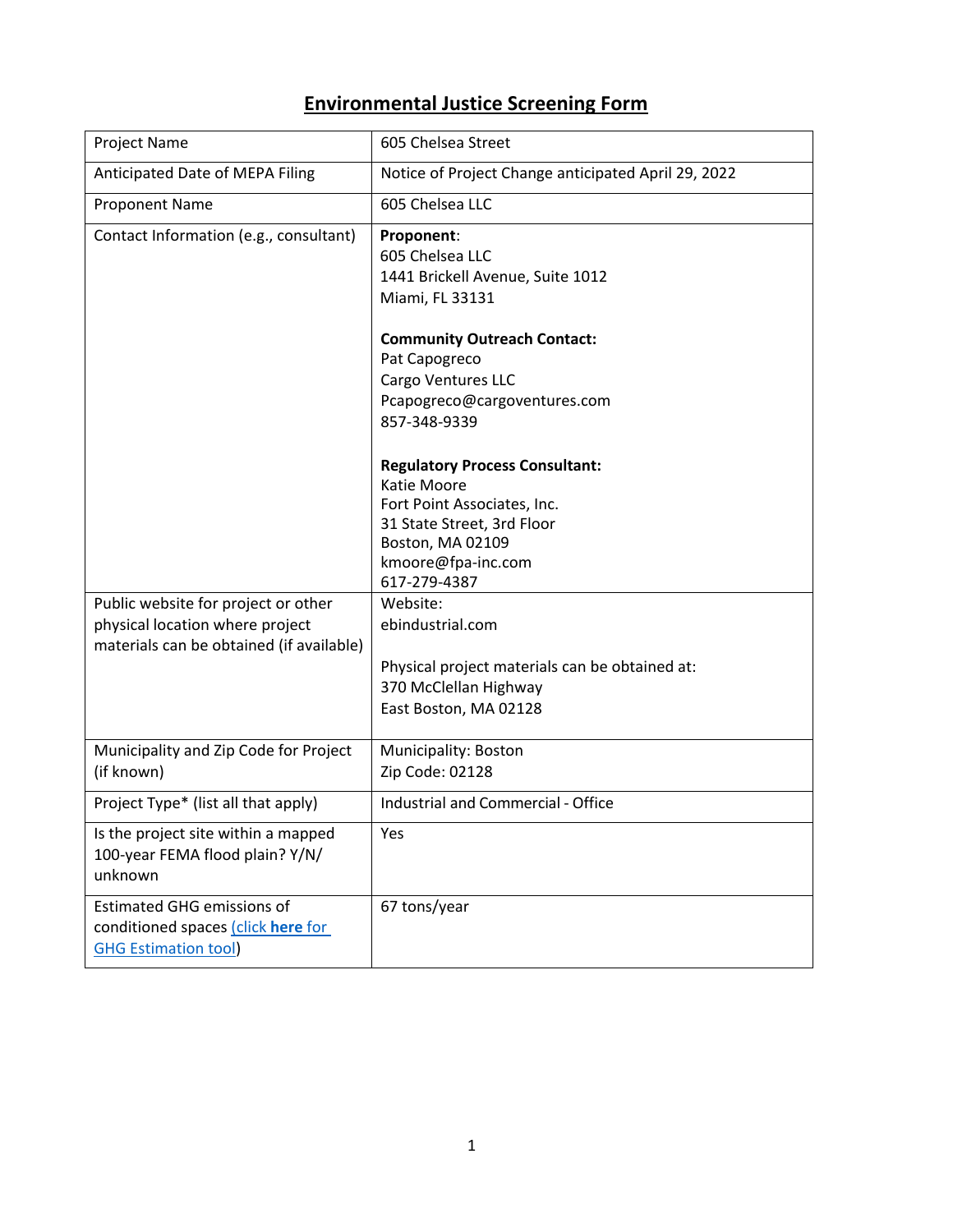Project Description

1. Provide a brief project description, including overall size of the project site and square footage of proposed buildings and structures if known.

605 Chelsea Street LLC (the "Proponent") is submitting a Notice of Project Change (NPC) for EEA No. 15729 to address the proposed changes from the previously-approved project. The project is an adaptive reuse of a historic building that has been vacant for 20 years (the "Project"). The Project would restore the 28,499 sf East Boston Steam Sewage Pump Station building to support light industrial uses and office space. Changes to the Project include repairs to the seawall, the installation of walkways, and an approximately 6,800 sf pier to support public access along the waterfront. The Project is located at 605 Chelsea Street, East Boston between the Chelsea Street Bridge and McClellan Highway (the "Project Site").

## 2. List anticipated MEPA review thresholds (301 CMR 11.03) (if known)

- Nonwater-dependent use requiring a M.G.L. Chapter 91 license
- Demolition of exterior part of historic structure
- Construction of an existing solid fill structure of 1,000 sf-base area or of a pile supported structure of 2,000 or more sf base area
- Alteration of coastal bank

## 3. List all anticipated state, local and federal permits needed for the project (if known)

| Agency                                         | <b>Approval</b>                                                                  |
|------------------------------------------------|----------------------------------------------------------------------------------|
| Local                                          |                                                                                  |
| City of Boston Conservation Commission         | Wetlands Protection Act Order of Conditions<br>$\bullet$                         |
| <b>Boston Zoning Commission</b>                | <b>IPOD Conditional Use Permit</b><br>$\bullet$                                  |
| <b>Boston Water and Sewer Commission</b>       | Site Plan Review<br>$\bullet$                                                    |
| <b>Boston Inspectional Services Department</b> | <b>ISD Building Permit</b><br>$\bullet$<br>Certificate of Occupancy<br>$\bullet$ |
| <b>State</b>                                   |                                                                                  |
| Massachusetts Department of                    | M.G.L. Chapter 91 Waterways License<br>٠                                         |
| <b>Environmental Protection</b>                | <b>Water Quality Certificate</b>                                                 |
| Massachusetts Environmental Policy Act         | Notice of Project Change<br>$\bullet$                                            |
| Massachusetts Historical Commission            | Historic-Archaeological Review/Section 106<br>$\bullet$<br>Compliance            |
|                                                | Massachusetts Historic Rehabilitation Tax Credit<br>$\bullet$<br>Program         |
| Massachusetts Water Resource Authority         | Section 8m Permit<br>٠                                                           |
| Federal                                        |                                                                                  |
| U.S. Army Corps of Engineers                   | <b>Pre-Construction Notification</b><br>$\bullet$                                |
|                                                | Section 408 Approval                                                             |
| <b>National Park Service</b>                   | <b>National Register Nomination</b>                                              |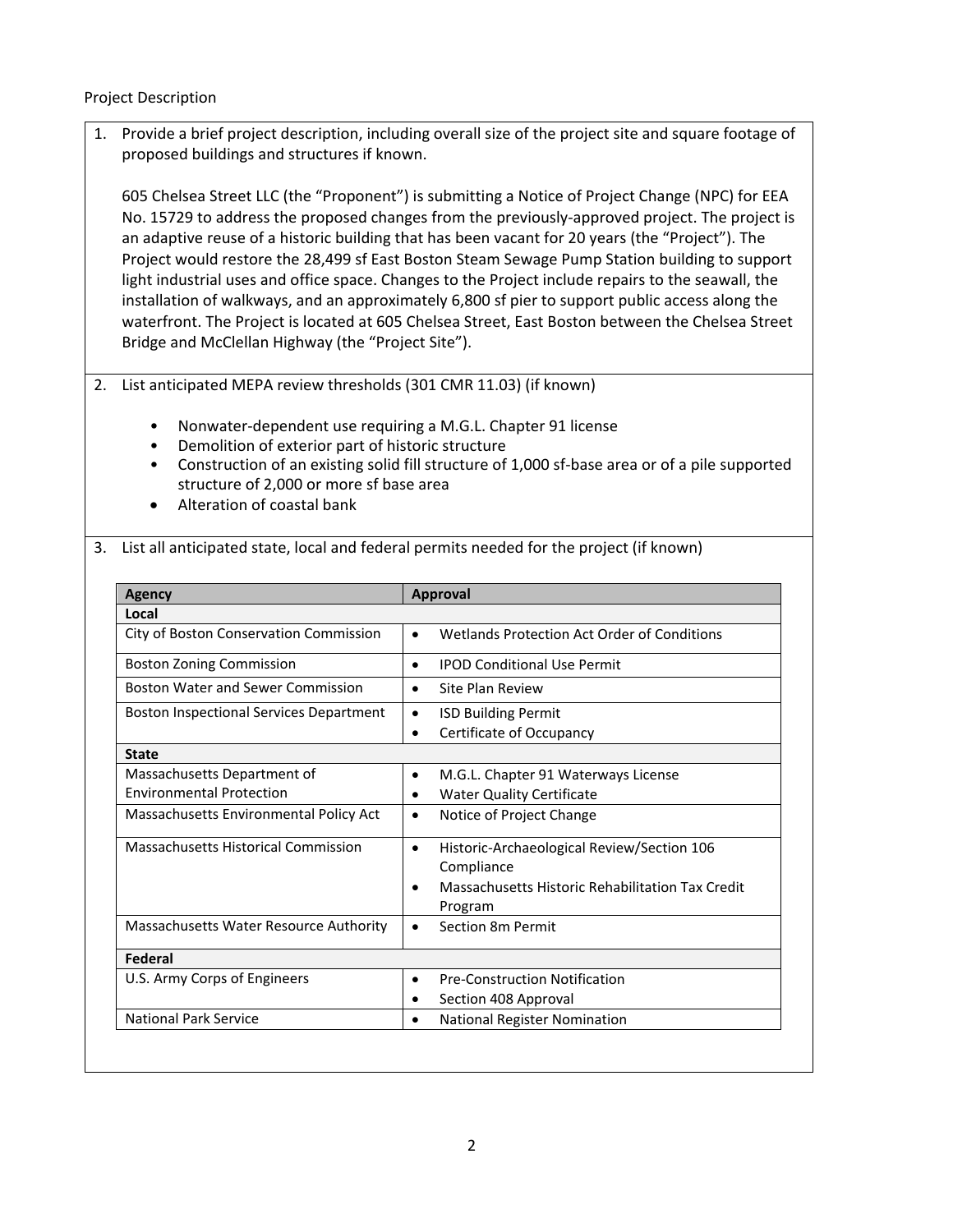4. Identify EJ populations and characteristics (Minority, Income, English Isolation) within 5 miles of project site (can attach map identifying 5-mile radius from [EJ Maps Viewer](https://mass-eoeea.maps.arcgis.com/apps/MapSeries/index.html?appid=535e4419dc0545be980545a0eeaf9b53) in lieu of narrative)

Please see the attached maps showing the area within 1-mile and 5-miles of the Project Site.

5. Identify any municipality or census tract meeting the definition of "vulnerable health EJ criteria" in the [DPH EJ Tool](https://matracking.ehs.state.ma.us/Environmental-Data/ej-vulnerable-health/environmental-justice.html) located in whole or in part within a 1 mile radius of the project site

Municipality (Heart Attack):

- Chelsea
- Revere

Municipality (Childhood Asthma):

- Boston
- Chelsea
- Revere

Census tracts (Childhood Blood Lead):

- 25025050101
- 25025050901
- 25025050200
- 25025050700
- 25025160400
- 25025170601
- 25025160502
- 25025160501
- 25025160101

Census Tract (Low Birth Weight)

- 25025051000
- 25025050901
- 25025050101
- 25025160400
- 25025160200
- 25025160502
- 25025051000
- 25025160501
- 25025160300
- 25025160601